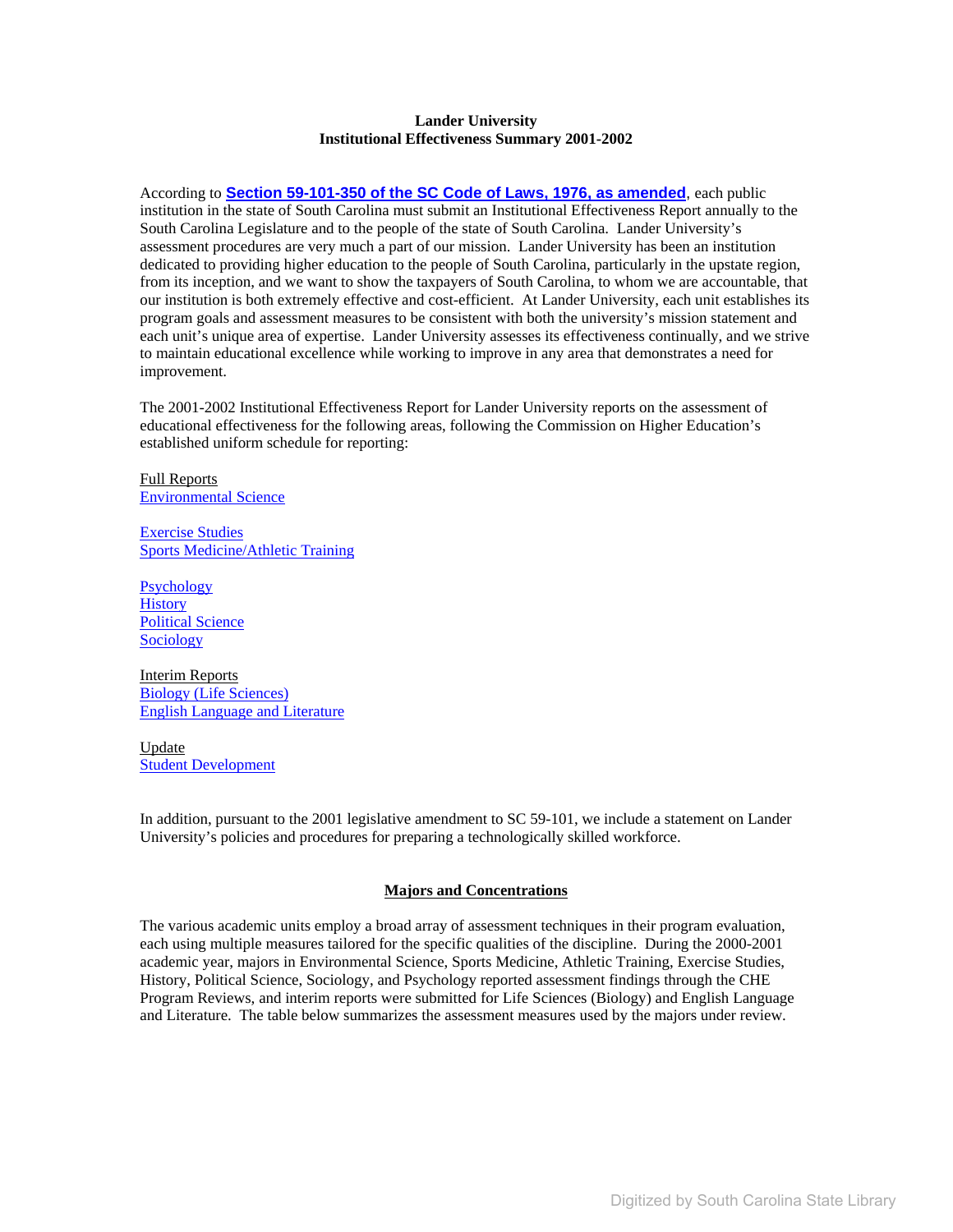| <b>Discipline</b>        | <b>Alumni</b>  | <b>Exit Interviews/</b> | <b>Content Area</b> | <b>Portfolios</b> / |
|--------------------------|----------------|-------------------------|---------------------|---------------------|
|                          | Interviews/    | <b>Student Surveys</b>  | <b>Exams</b>        | <b>Student</b>      |
|                          | <b>Surveys</b> |                         |                     | Work                |
| Environmental            | X              |                         | $\mathbf X$         | X                   |
| Science                  |                |                         |                     |                     |
| <b>Exercise Studies</b>  | $\mathbf{X}$   | X                       | X                   | X                   |
| Sports Medicine/         | $\mathbf{X}$   | $\mathbf{x}$            | $\mathbf{X}$        |                     |
| <b>Athletic Training</b> |                |                         |                     |                     |
| Psychology               | X              |                         | X                   |                     |
| <b>History</b>           | X              | X                       | X                   |                     |
| <b>Political Science</b> | X              | $\mathbf{X}$            | $\mathbf X$         |                     |
| Sociology                | $\mathbf{X}$   |                         | $\mathbf X$         |                     |
| Life Sciences            | $\mathbf{X}$   | X                       | $\mathbf X$         | X                   |
| (Biology)                |                |                         |                     |                     |
| English Language         |                | X                       |                     | $\mathbf{X}$        |
| and                      |                |                         |                     |                     |
| Literature               |                |                         |                     |                     |

<span id="page-1-0"></span>**Table 1. Assessment Measures of Majors under Review** 

# **Environmental Science**

The Environmental Science program at Lander University uses several assessment measures to monitor students' learning in the field of Environmental Science, students' perceptions of the program, and students' abilities to communicate effectively specialized information to a general audience. The assessment measures employed by the Environmental Science program are very specifically tied to the program goals.

# Program Goals and Assessment

The goal of the Environmental Science program is to train environmental scientists and to produce graduates who are prepared for post-baccalaureate pursuits, including graduate or professional schools and employment in the discipline. Program graduates will:

- 1. possess an understanding of a broad spectrum of the accumulated knowledge and methodology in the discipline.
- 2. be able to enter and compete in graduate or professional school programs, or be able to secure employment in the discipline.
- 3. possess an understanding of the vocabulary of the discipline and be able to communicate concepts through the proper use of this vocabulary.

Students are given a multiple choice professional knowledge examination developed by the environmental science faculty assessing material presented in the core courses of the program as freshmen and again as seniors in order to measure the change in each student's knowledge of the discipline, the methodology, and the vocabulary/ability to communicate concepts as a result of matriculation in the program. Alumni are surveyed in order to determine their continued placement in environmental science careers or graduate programs. Students are required to submit writing samples as freshmen and again as seniors in order to measure the gained ability of students to use appropriate environmental science vocabulary in order to communicate basic concepts to a general audience, and senior students are required to present a 30 minute PowerPoint presentation on a research topic approved by the faculty in order to assess further their gained communication abilities.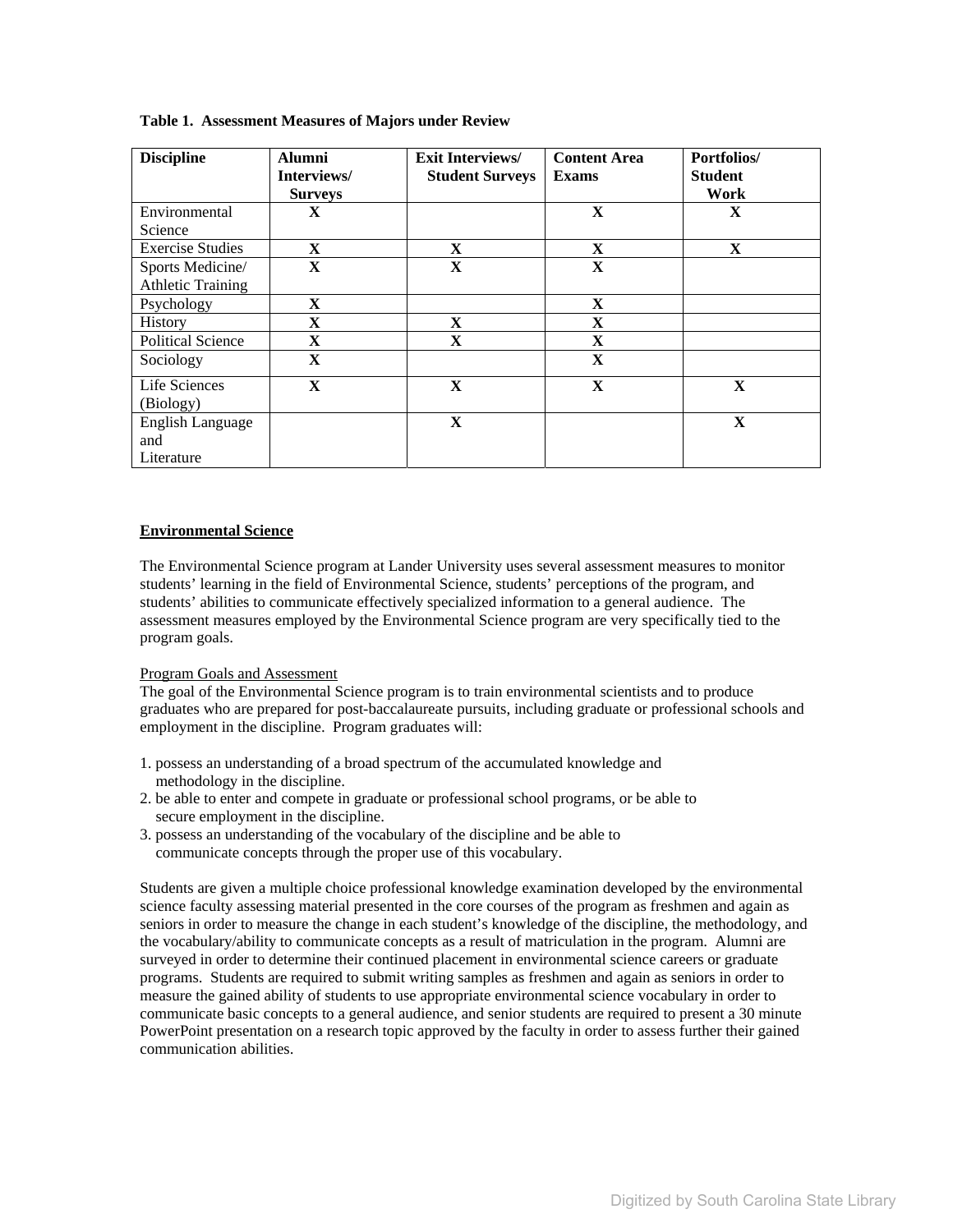# **Outcomes**

## Professional knowledge exam

This exam was first administered in the fall of 1998 to the second group of incoming freshmen in the newly created Environmental Science Program and has been administered annually since then to freshmen and for the first time to seniors in the spring of 2001. As the following table shows, the average score of incoming freshmen for the first four years varied between 23 and 28%. The available data for graduating seniors (N=7) show an average score of 56%.

# **Table 2. Mean results of professional knowledge exam**

| Year | <b>Entry Mean</b> | <b>Exit Mean</b> |
|------|-------------------|------------------|
| 1998 | $28.5$ (N=4)      |                  |
| 1999 | $23.1(N=7)$       |                  |
| 2000 | $27(N=4)$         | 56.3 $(N=7)$     |
| 2001 | $23.6$ (N=5)      |                  |

### $N =$  the number of students who took the exam

The Professional Knowledge Exam is directly related to the educational objectives of the program and provides a standardized way of measuring student knowledge. Numerically, the students doubled the score on the exam due to the knowledge that they gained during their stay at Lander.

The exam is periodically reviewed and questions are added or deleted for the purpose of ensuring that the exam corresponds to the curriculum that the students have taken.

## Alumni Surveys

Alumni of the Environmental Science program were surveyed, and the surveys showed the following breakdown of career paths. All of the graduates remained in South Carolina with the exception of one, who now attends graduate school at the Georgia Institute of Technology.

# **Table 3. Career Paths of Environmental Science Graduates**

| Career path                        | <b>Number of Students</b>     |
|------------------------------------|-------------------------------|
| graduate school                    | 2 (Oceanography/MBA)          |
| environmental consulting companies |                               |
| analytical laboratory              | 1 (double major in chemistry) |
| chemical industry                  |                               |

The placement of all of the Environmental Science graduates is good, particularly when seen in light of the recession that began approximately at the same time the first students graduated from the program. Competitiveness was shown especially by the student attending Georgia Tech, who competed against graduates from highly regarded institutions. The location of placement indicates that the program serves the needs of the state of South Carolina.

# Writing Sample

Writing samples were collected from freshmen and graduating seniors. The samples are graded on a 0-4 scale based on the organization of the essay, the development of ideas, the clarity of explanations, and the usage of standard, grammatically correct English. A grade of "4" is given to essays that demonstrate a high degree of writing competence, a grade of "3" signifies competence, and a grade of "2" indicates limited competence due to obvious weaknesses in one or more of the evaluated areas. A grade of "1" reflects on fundamental deficiencies in writing skills, and unintelligible essays are given a grade of "0".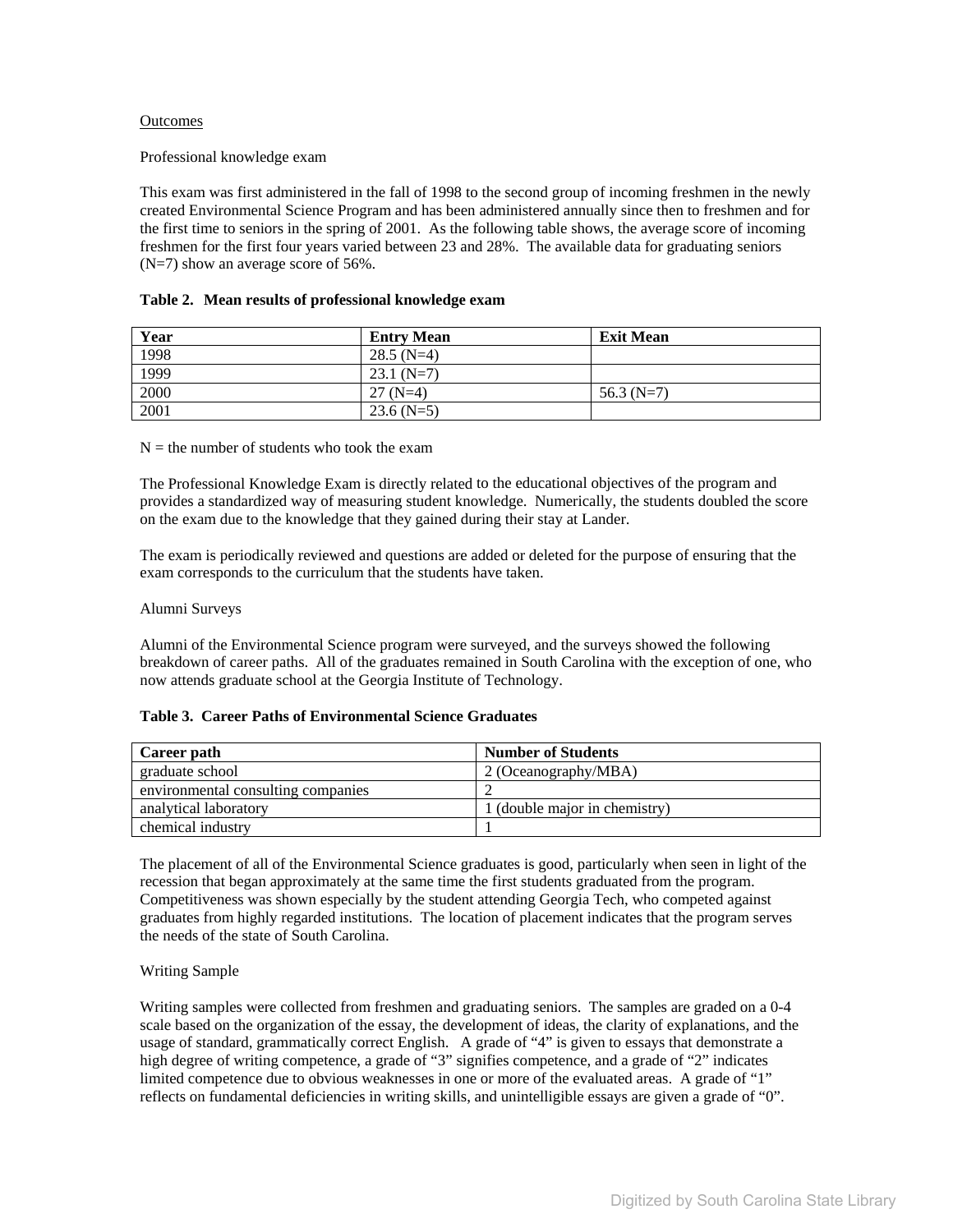<span id="page-3-0"></span>Table 2 shows a paired comparison of the writing sample evaluations for the six graduated Environmental Science majors.

| <b>Student</b> | Freshman score | <b>Senior score</b> |
|----------------|----------------|---------------------|
|                | AP credit      | 3.0                 |
|                | 2.5            | 3.0                 |
|                | 3.0            | 2.5                 |
|                | transfer       | 2.0                 |
|                |                | 3.0                 |
|                | 3.0            | 2.5                 |
| Average        | 2.50           | 2.67                |

| Table 4. Comparison of Scores for First year and Graduating Senior Writing Samples |  |  |  |  |
|------------------------------------------------------------------------------------|--|--|--|--|
|                                                                                    |  |  |  |  |

All of the Environmental Science graduates demonstrated limited competency or higher on their writing samples. No particular pattern of improvement is noticeable. This agrees with faculty impressions from class work.

Since the scores on the writing samples did not indicate fundamental deficiencies in writing skills, no changes are necessary.

# Oral Presentation

Graduates of the Environmental Science Program should be able to present information effectively and coherently about a specialized topic. To assess this ability, students in the first graduating cohort (2001) were required to prepare and deliver a 30 minute PowerPoint presentation on a topic in the field of environmental science. The talks were presented in the senior seminar course, ES-499, under the direction of a faculty member. Topics were chosen by the students and approved by the faculty. The oral competency of each student was assessed subjectively on a pass-fail basis.

All graduating members of the 2001 cohort received passing grades. It is believed that a more objective and quantitative grading system is desirable, and in the future, a 5-point Likert scale will be used to evaluate the organization, presentation, use of English, vocal projection, and clarity of presentation.

# **Exercise Studies**

The Exercise Studies program at Lander University employs several assessment measures to measure the professional knowledge of graduating seniors with degrees in Exercise Studies have, how competitive they are in the field, and what perceptions they have of the program.

# Program Goals and Assessment

The Exercise Studies program with an emphasis in Exercise Science is designed to prepare students for careers in public, private, and corporate wellness programs, industrial and cardiac rehabilitation programs, and fitness and conditioning programs. Students will also be well prepared for graduate study in areas such as cardiac rehabilitation, exercise physiology, and physical therapy.

The student will possess necessary competencies and knowledge by meeting the following objectives of the Exercise Studies program:

- 1. Understand the role of exercise in maintenance of lifetime physical fitness.
- 2. Know the physiological/biochemical changes occurring in the human organism when it is placed under physical stress.
- 3. Know methods, techniques, and procedures used to assess physical fitness, i.e. cardiovascular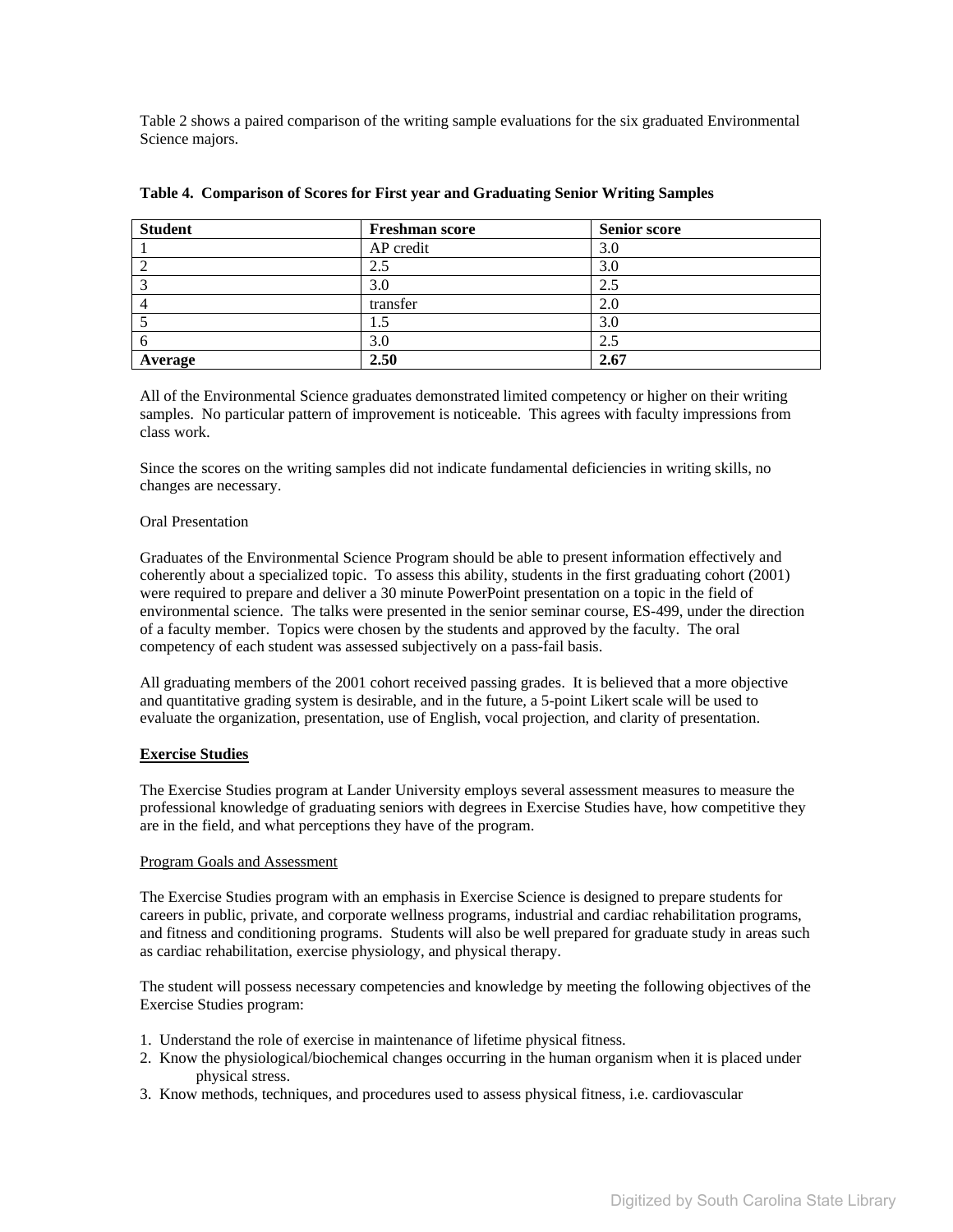endurance, body composition, muscular strength and endurance, and flexibility.

- 4. Know and be able to use scientifically-collected data to prepare accurate programs of exercise, progressive resistance, flexibility, and body composition alterations.
- 5. Know the scientific methods of conducting research and possess the ability to understand basic discipline-based research material presented in verbal or written form.
- 6. Know the basic legal implications associated with every aspect of a wellness (fitness) program.
- 7. Know the scientific basis of nutrition and the relationship of proper nutrition to physical performance.
- 8. Know and be certified in CPR and first aid.

Students are given a professional knowledge examination consisting of 100 multiple choice questions developed by the Physical Education and Exercise Studies faculty assessing material presented in the core courses of the program. Alumni are surveyed in order to determine their placement in related graduate programs, and graduating students are asked to complete exit interviews. Students are required to complete two graded three credit hour internships with businesses or institutions outside of the university, and as seniors, students must present a research project at a colloquy open to the university community and the public in order to assess their gained communication abilities within this field.

### Outcomes

### Professional knowledge exam

Of the 18 students taking the Exercise Studies professional knowledge exam in 2001, 3 passed and 15 failed. The percentage of students who passed the exam is 16.6%.

There are two possible explanations for the marginal performance of graduating seniors on the professional knowledge examination. There have been several instructor changes since 1998 when the professional knowledge exam was revised, which may have impacted the continuity of information given to students in the core courses. In addition, the students' performances on the professional knowledge exam have no impact on graduation, grades, or completion of core requirements of the program. Anecdotally, most students report not preparing for this inventory. The Division of Physical Education and Exercise Studies is currently considering the possibility of making this assessment a part of the capstone course and requiring a passing grade on it for graduation.

# Alumni Surveys

According to the alumni surveys, four students applied for graduate or professional programs related to exercise studies. All four students were accepted into the programs to which they applied.

# Exit Interviews

Fifteen of the 18 graduating seniors completed anonymously the exit interview questionnaire. Strengths identified within this process were student satisfaction with Lander University, the general education program, and the education they received within the Exercise Studies program. The greatest strengths of the Exercise Studies program were the quality contact with professors and the outstanding facilities and equipment of the Chandler Center. Weaknesses identified were a need for more PEES faculty and a greater availability of classes within the division.

# Internships

For the 2000-2001 school year, 100% of the Exercise Studies students passed their internship experiences. In addition, Exercise Studies majors regularly comment very positively regarding the "hands-on" approach to learning within the PEES Division. Successful entry into graduate programs has been linked to this emphasis on practical skills and applications.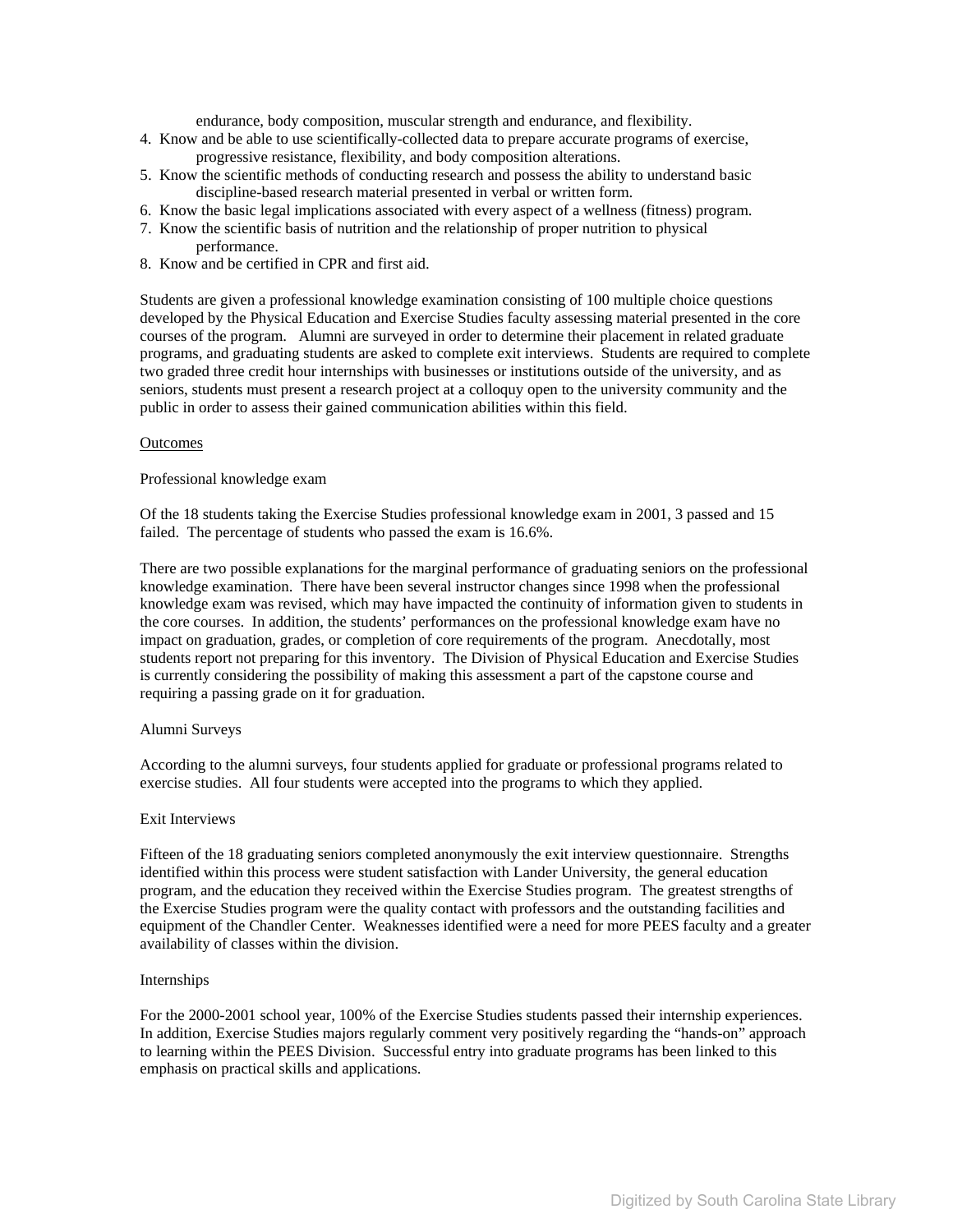### <span id="page-5-0"></span>Research Projects

For the 2000-2001 school year, 100% of the Exercise Studies seniors passed their research presentation requirement.

## **Sports Medicine/Athletic Training**

The Sports Medicine/Athletic Training program at Lander University is a relatively new program that has not yet graduated its first students. It is currently undergoing its initial self-study for the purpose of external review and accreditation by the accrediting bodies JRC-AT (Joint Review Committee on Athletic Training) and CAAHEP (Council on Accreditation of Allied Health Education Programs).

#### Program Goals and Assessment

The mission of the Sports Medicine/Athletic Training program is to provide a comprehensive and progressive undergraduate educational experience that prepares students for a career in athletic training. Through a systematic progression of pedagogical and clinical instruction, supervised learning, and continuous evaluation each student has the opportunity to develop and master the concepts and clinical proficiencies necessary to provide the highest quality of sports injury prevention, assessment, care and rehabilitation services in a dynamic and rapidly-changing society.

### Goals and Objectives

- I. To develop athletic trainers who understand and appreciate the contemporary role of athletic training within the context of a rapidly changing health care delivery system.
- Objectives: After successfully completing the Lander University Sports Medicine/Athletic Training program, the student will be able to...
	- A. Identify and discuss the major factors in the evolution of the field of athletic training from its earliest historical roots to its present position in American allied health services.
	- B. Demonstrate an understanding of critical issues facing contemporary health care in America and discuss possible strategies for addressing those issues that directly impact the athletic training profession.
- II. To develop and maintain an environment that encourages and enables cognitive, psychomotor, and affective learning excellence.
- Objective: On a continuing basis, the Lander University Sports Medicine/Athletic Training faculty will identify, develop, and utilize a variety of instructional methods and directed learning experiences that address the cognitive, psychomotor, and affective learning needs of the students.
- III. To develop and maintain a broad and effective network of allied health resources in Greenwood and the surrounding area.
- Objective: On a continuing basis, the Director of the Lander University Sports Medicine/Athletic Training will seek out, identify, recruit, and establish contractual relationships with a wide variety of allied health professionals and clinical sites within Greenwood and the adjacent counties.
- IV. To develop athletic trainers who possess competencies and clinical proficiencies necessary to meet the challenging sports injury management needs of our rapidly-changing society.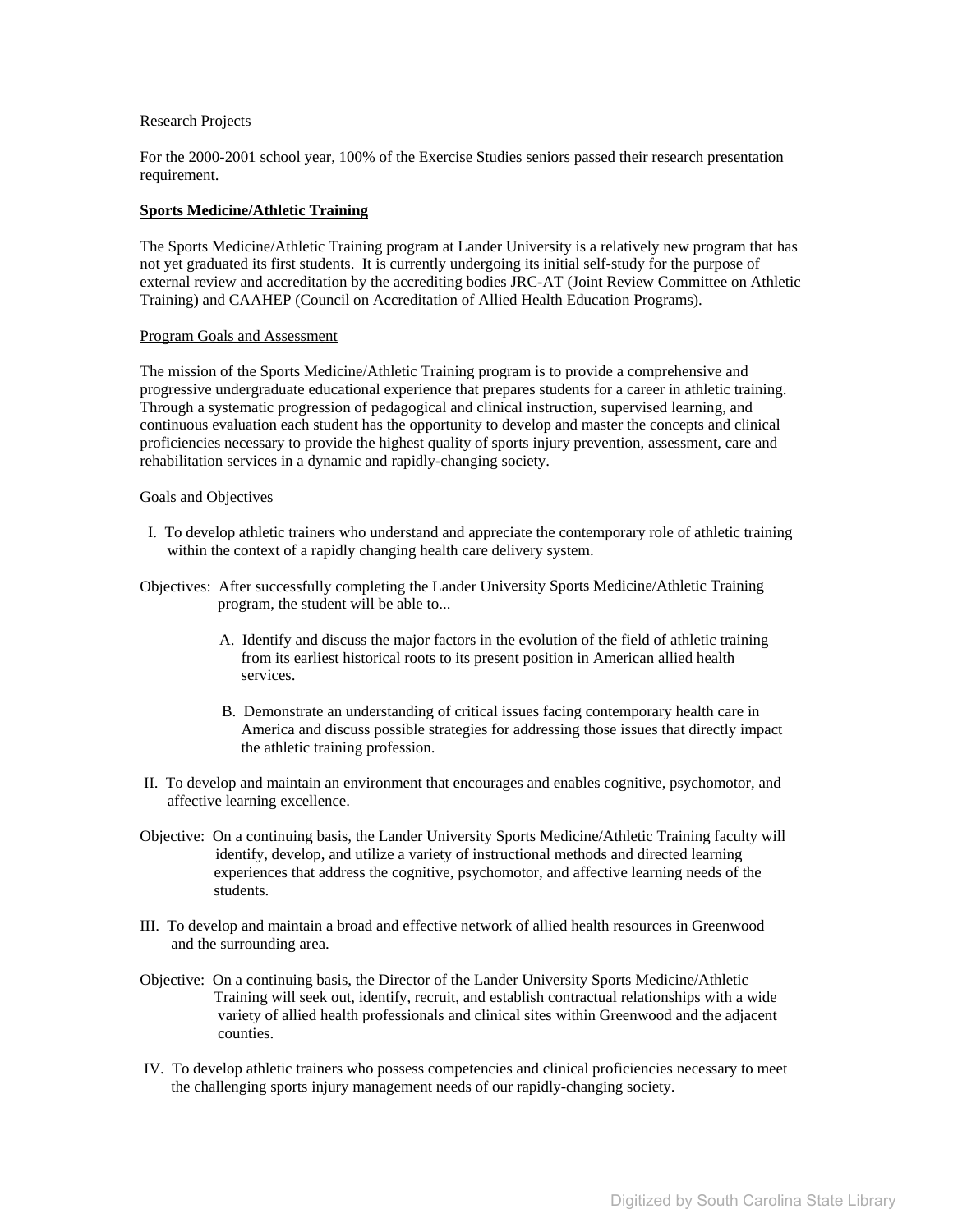- <span id="page-6-0"></span>Objectives: A. perform anthropometric measurement techniques and other appropriate examination/ screening procedures on physically active participants.
	- B. obtain and interpret data regarding environmental factors, and recognize potentially hazardous conditions and situations in the activity setting.
	- C. select and apply preventive and protective equipment, taping, wrapping, splinting, bracing, and other rehabilitative devices in order to prevent re-injury.
	- D. perform proper clinical evaluation techniques.
	- E. utilize selected therapeutic modalities.
	- F. demonstrate an understanding of pharmacological agents and their appropriate utilization in the management of exercise-related injuries and illnesses.
	- G. design and carry out appropriate rehabilitative activities utilizing contemporary isokinetic, isotonic, and isometric strength testing/improvement devices.
	- H. use contemporary computer hardware and software.
	- I. perform record-keeping duties with sensitivity to patient confidentiality.
	- J. design, evaluate, and manage an athletic training facility.
	- K. design and implement an emergency management plan (EMP).
- V. To develop athletic trainers who will successfully meet the NATA-BOC standards for certification, consistent with the domains of the most current NATA-BOC Role Delineation Study.
- Objective: After successfully completing the Lander University Sports Medicine/Athletic Training program, 100% of the students who take the NATABOC certification exam will pass the exam and attain NATABOC certification.

#### Outcomes

The program goals and objectives will be assessed by student course evaluations, clinical instructor evaluations, alumni surveys, senior exit interviews, and the pass rate of graduates on the NATA-BOC certification exam. The results of the accreditation self-study will be available September 15, 2002. The self-study process has yielded several curriculum changes.

#### **Psychology**

## Program Goals and Assessments

The plan for assessing the psychology program at Lander University is based on the following goals, which were revised in the fall of 2001.

Lander University students graduating with a baccalaureate degree in psychology will have

- 1. The ability to comprehend complex written material concerning psychological issues;
- 2. The ability to think logically, critically, and objectively;
- 3. A general knowledge of the theories, issues, and findings in the areas of human development, experimental methodology, and personality;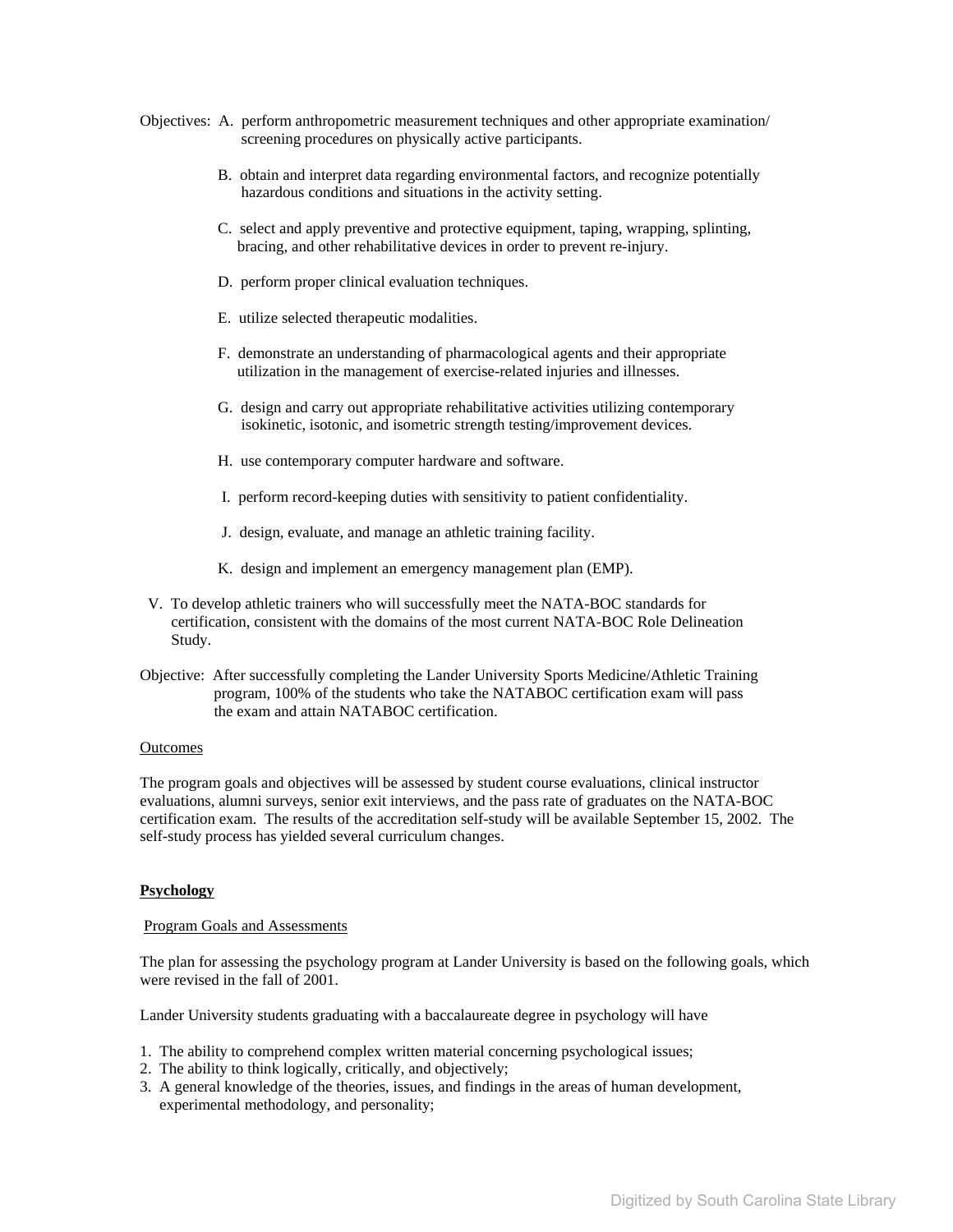- 4. The ability to write technical reports in APA style;
- 5. A knowledge of basic methods of statistical analysis;
- 6. Knowledge of ethical issues pertaining to psychology.

#### Means of Assessment

- Achievement Test in Psychology: this instrument was devised by the faculty in 1998 and consists of 100 multiple choice items. The test has five subtests that measure knowledge of general psychology, development, personality, methodology (including ethics), and statistics. The test is administered annually to seniors, whose scores are compared to those of past senior classes and to baseline scores of students enrolled in freshman level, sophomore level, and junior level psychology classes.
- ETS Major Field Test: this standardized, nationally-normed test consists of 160 multiple choice items that pertain to various areas within the discipline.
- University Alumni Survey: this is conducted annually by the Office of Career Services and reports the average salary of graduates and how many graduates have jobs related to their majors.
- Faculty/Student Feedback Committee: this was created in 1999 in order for the faculty to get feedback about the program from upper-division students.
- Annual S.C.P.A. Psychology Bowl: this is a jeopardy-like contest in which teams of psychology majors from various colleges and universities within the state compete against each other.
- Goal 4, the ability to write technical reports in APA style, is assessed in terms of being a requirement in the methodology and behavioral statistics course.

#### Outcomes

1. Achievement Test in Psychology

### **Table 5. Comparisons of Mean Scores of Psychology Achievement Test by Class**

| class                                     | mean score |
|-------------------------------------------|------------|
| PSYC 101 (General Psychology)             | 39.75      |
| PSYC 203 (Developmental Psychology)       | 51.08      |
| PSYC 330 (Methods of Behavioral Research) | 54.58      |
| average senior score*                     | 66.083     |

\*Scores from 1999, 2000, 2001, and 2002 classes have been averaged.

 A one-way analysis of variance and post hoc analyses were performed on the scores of the senior classes of 1999 (N=16), 2000 (N=18), 2001 (N=24), and 2002 (N=41). The analysis also included the baseline scores of students enrolled in general psychology (N=91), developmental psychology (N=52), research methods and logic ( $N=31$ ), and behavioral statistics ( $N=14$ ).

As expected, significant differences in achievement were found among the groups,  $F(7,286) = 66.18$ , p < .0001. The senior classes had means varying from 64.12/100 to 68.05/100, and these means were not significantly different from each other. The senior classes significantly outperformed the baseline groups except for the behavioral statistics class (mean  $= 67.29/100$ ). The means of the general psychology, developmental psychology, and research methods classes were 39.75/100, 51.08/100, and 54.58/100, respectively.

These baseline groups also significantly differed from each other depending on how advanced the courses were. Specifically, students in the most advanced course, the junior-level statistics course, scored higher on the test than did students in the less advanced courses in junior-level methodology, sophomore-level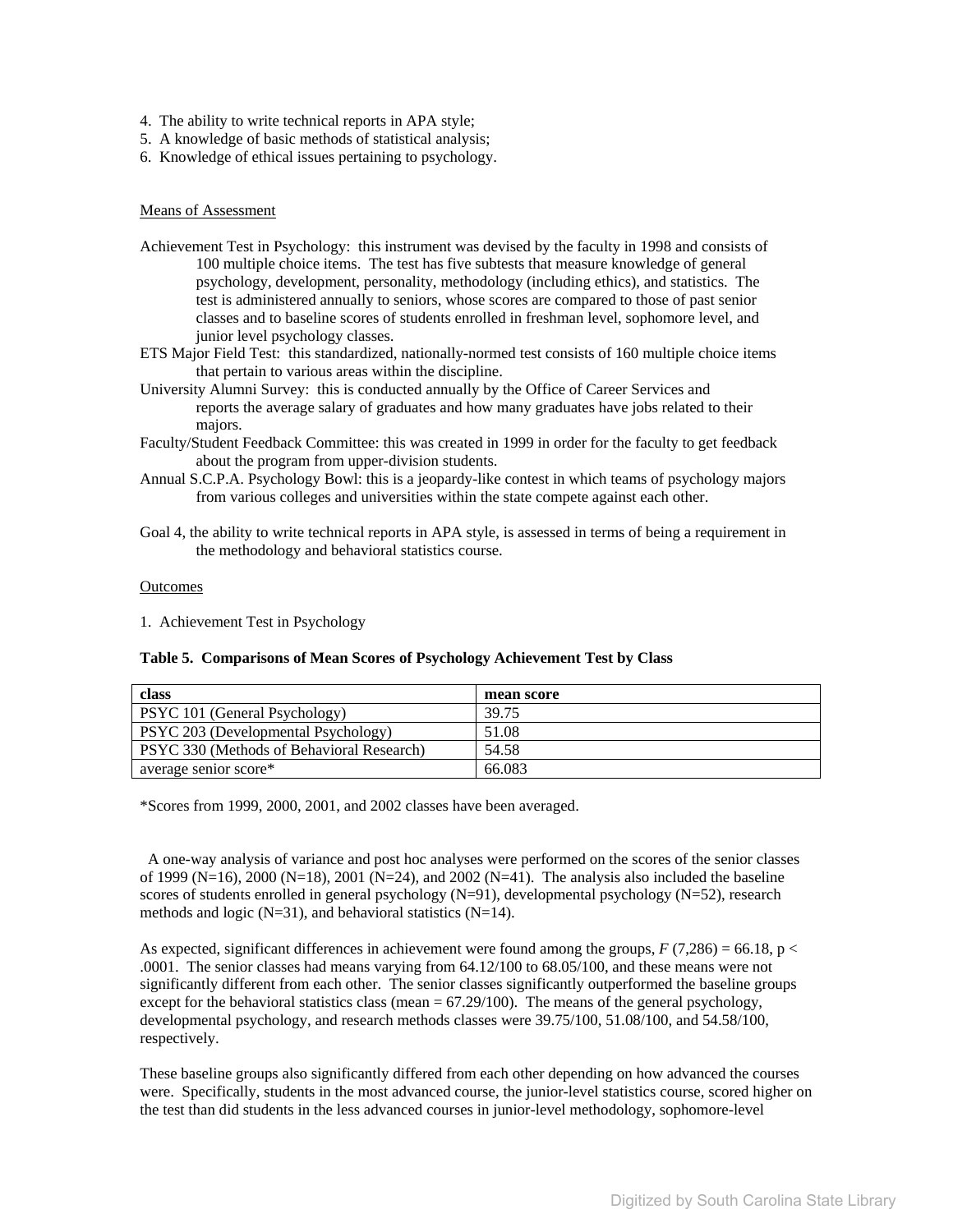developmental, and freshman-level general psychology. In turn, the methodology students outperformed the students in developmental and general psychology, and the students in developmental outperformed the students in general psychology.

Another one-way analysis of variance, with subsequent post hoc analyses, was performed on the five subtest scores of the four senior classes. Some significant mean differences were found, *F* (4,380) = 101.68, p < .0001. Achievement levels in developmental psychology and personality were not significantly different (means of 15.12/100 and 14.81/100, respectively). Achievement levels in general psychology and methodology were not significantly different, either (means of 13.59/100 and 13.10/100, respectively). However, the achievement levels in developmental psychology and personality were significantly greater than the achievement levels in general psychology, methodology, and statistics (mean of 9.25/100). The achievement levels in general psychology and methodology were significantly greater than the achievement level in statistics.

# 2. ETS Major Field Test

ETS results are reported in 11 ways—a mean scale score for the entire test and mean subscale scores for the following areas.

| <b>Areas of ETS Test</b>                             | <b>Score</b> | Percentile       |
|------------------------------------------------------|--------------|------------------|
| The entire test                                      | 153.4/200    | 30 <sup>th</sup> |
| Learning and Cognition                               | 53.9/100     | 30 <sup>th</sup> |
| Perception/Sensation/Physiology/Comparative/Ethology | 50.9/100     | $12^{th}$        |
| Clinical/Abnormal/Personality                        | 55.9/100     | 28 <sup>th</sup> |
| Developmental and Social                             | 56.7/100     | 43 <sup>rd</sup> |
| Memory and Thinking                                  | 48.7/100     | 38 <sup>th</sup> |
| Sensory and Physiology                               | 25.3/100     | $\neg$ th        |
| Developmental                                        | 48.8/100     | 80 <sup>th</sup> |
| Clinical and Abnormal                                | 41.9/100     | $25^{\text{th}}$ |
| Social                                               | 50.6/100     | $23^{\text{rd}}$ |
| Measurement and Methodology                          | 50.7/100     | 67 <sup>th</sup> |

# **Table 6. Scores and Percentiles of ETS Major Field Test in Psychology**

No comparative data are available for the psychology program as 2001 was the first year that the ETS Psychology Field Test was administered. The scores presented above represent a baseline against which future scores will be measured.

# 3. Alumni Surveys

Survey findings were available for the class of 1999 ( $N=5$ ) and the class of 2000 ( $N=12$ ). Four of the five 1999 respondents had jobs related to the major, and the respondents had an average salary of \$26,999. Eleven of the 12 2000 respondents had jobs related to the major, and the respondents had an average salary of \$31,363.

# 4. Faculty/Student Feedback Committee

Consistently since 1999 the representatives from the junior and senior classes have reported being generally satisfied with their program. The students perceive the program as being well-structured and as being demanding. They also consistently report that the courses in methodology and statistics are the most difficult. The seniors reported that the internship course was helpful in making career choices and gaining work experience that, in turn was helpful in finding employment. Students further reported being very satisfied with the one hour introduction-to-the-major course. That course helped clarify what is expected of majors and provided realistic information about graduate programs.

5. Annual S.C.P.A. Psychology Bowl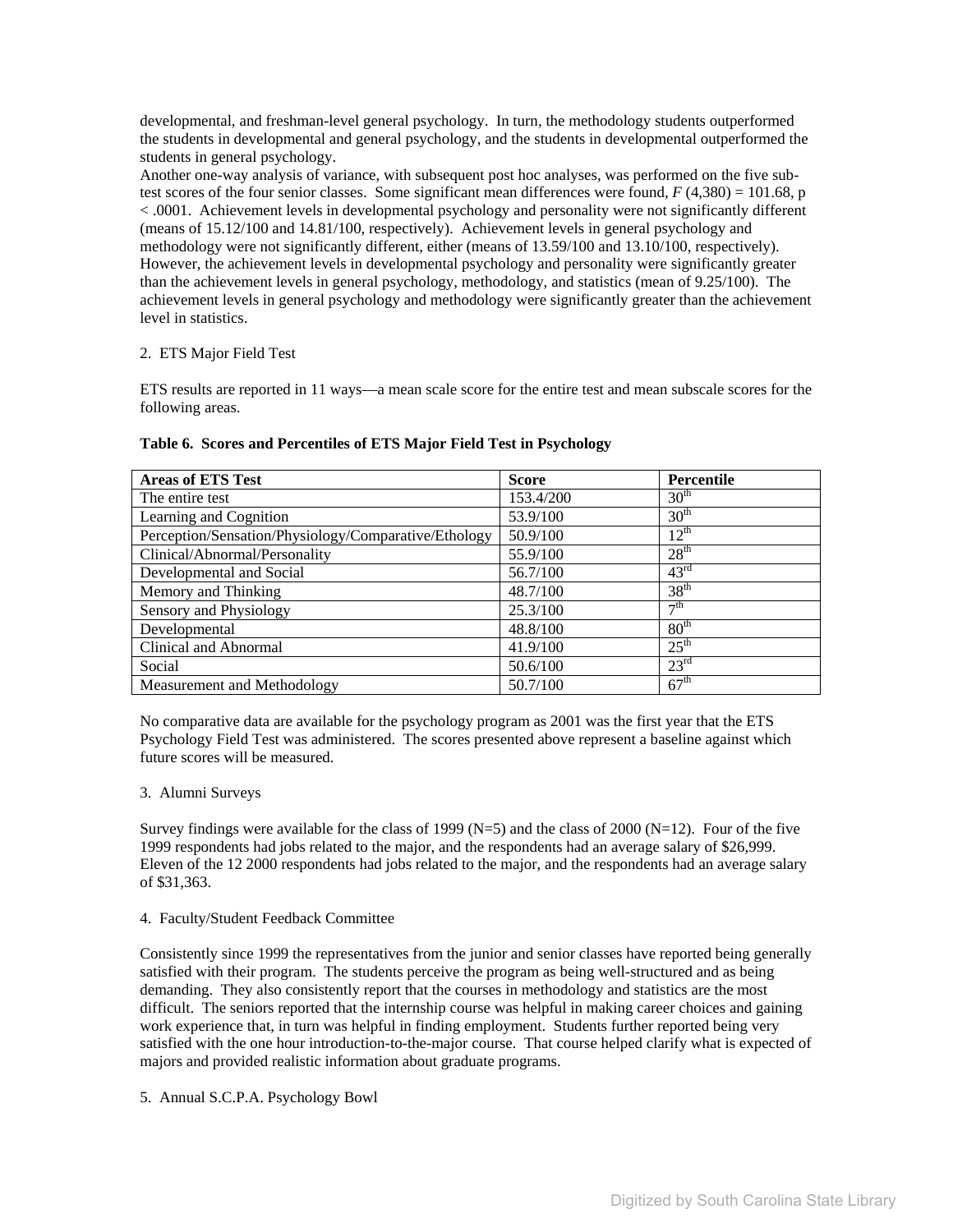<span id="page-9-0"></span>Since the inception of the Psychology Bowl in 1996, our teams have performed well against teams from such schools as Furman, Clemson, Francis Marion, Winthrop, and the College of Charleston. Our teams won first place in 1996 and 2001, and third place in 1999 and 2000.

### Assessment of Outcomes

# 1. Achievement Test in Psychology

These results indicate that in general, psychology majors do acquire more and more knowledge of their curriculum as they progress from being freshmen to being seniors. The sole exception is in the area of statistics. Perhaps the abstract nature of statistical concepts and decision-making could explain why students have difficulty retaining knowledge of the material.

The achievement test has a high degree of reliability as evidenced by the consistency of scores from senior class to senior class. The test also has a high degree of content validity in that all items were derived from the content base of the required core psychology courses. The test will continue to be used as an internal measure of student knowledge and progress.

# 2. ETS Major Field Test

ETS cautions that major field test results are not to be used for the purpose of curriculum assessment until several years worth of data have been collected. Not surprisingly, the seniors did better in developmental and measurement/methodology because courses in those areas are required for all majors.

### 3. Alumni Surveys

These findings seem to indicate that psychology graduates are able to find employment related to the major and earn an adequate income. Since the survey data are scanty, the psychology program devised its own website survey in 2001.

#### 4. Faculty/Student Feedback Committee

As a result of feedback from previous years, in the fall of 2001 the faculty made the second required courses in mathematics more flexible. Options were expanded from MATH 121 or 212 to MATH 121 or 212 or 111 or 131. A similar change was made for the required third composition course. Students are no longer restricted to ENGL 373, but now can choose between ENGL 373 or 275.

# 5. Annual S.C.P.A. Psychology Bowl

This successful record is another indication that the psychology program is doing its job of imparting knowledge to its majors. The successful performance of our teams is also a reflection of their ability to think logically, critically, and objectively, and to do so while under pressure.

# **History**

#### Program Goals and Assessments

The plan for assessing the history program at Lander University is based on the following goals. Lander University students graduating with a baccalaureate degree in history will:

1. Know the basic historical chronologies of the United States and western civilization;

- 2. Possess detailed knowledge of selected areas of European, U.S., and world histories;
- 3. Be able to read and evaluate critically primary and secondary historical sources;
- 4. Be able to examine and evaluate conflicting interpretations of events and personalities;
- 5. Be able to perform historical research in libraries, archives, and other appropriate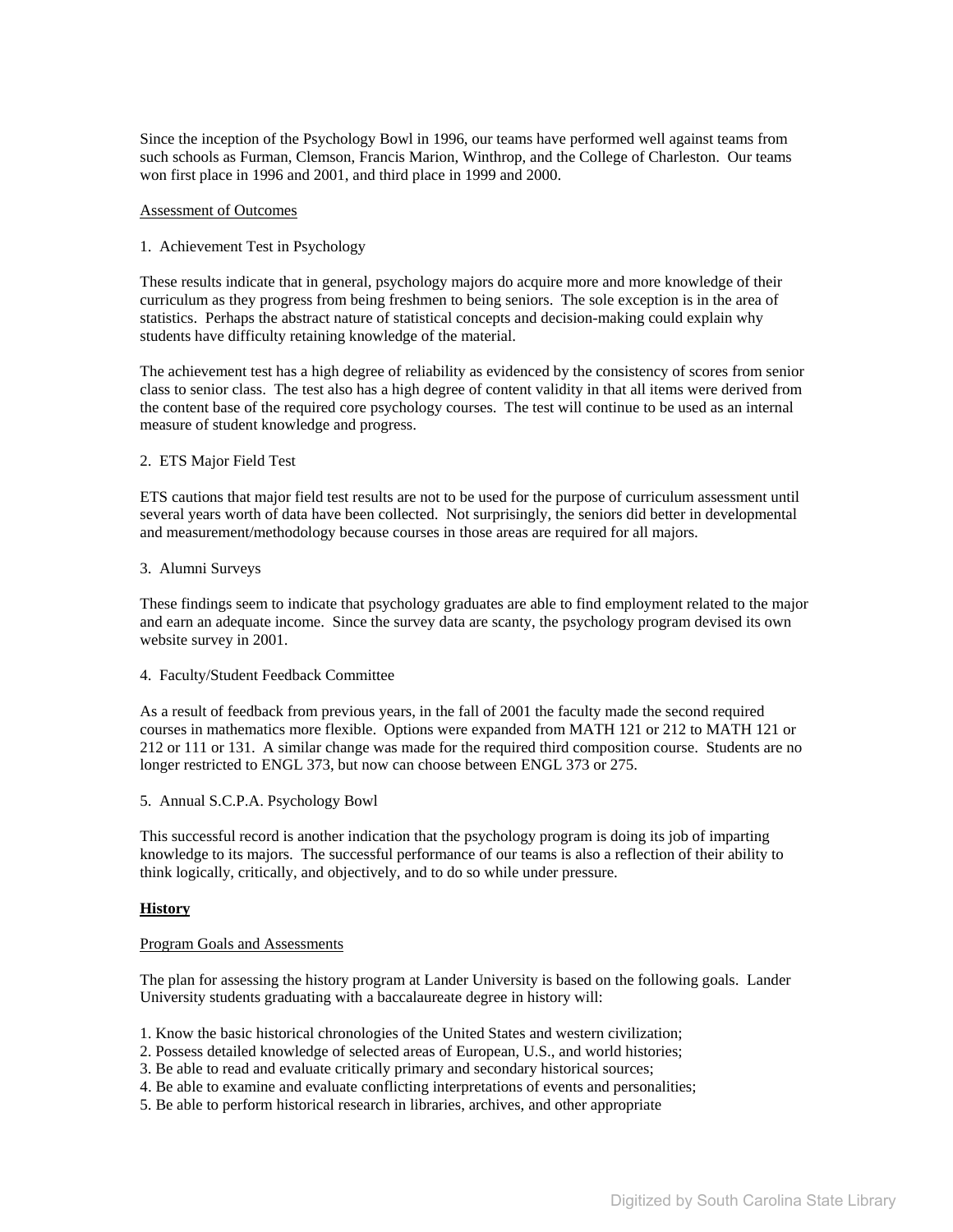repositories of historical records;

- 6. Be able to write about historical questions and evidence in a clear, analytical, and organized manner, including the technical ability to document research and to construct a bibliography;
- 7. Be able to discuss historical findings in clear and coherent oral presentations;
- 8. Be able to understand and explain historical information drawn from other cultures, both within the United States and from other countries.

# Means of Assessment

- Student Exit Questionnaire: This instrument uses a 5-point Likert scale (ranging from 1—strongly disagree to 5—strongly agree) to measure the perception of seniors concerning how well the program met its goals.
- Exit Exam: This instrument was devised by the history faculty and consists of 100 questions. The exam measures knowledge of historical chronologies and selected areas of history.
- Lander University Alumni Survey: This is conducted annually by the Office of Career Services and reports the average salary of graduates and how many graduates have jobs related to their majors.

### **Outcomes**

1. Student Exit Questionnaire

# **Table 7. Graduates' Perceptions of History Program's Goals Outcomes**

| Goal                                                                                                                                                                                                     | <b>Average rating on 5-point scale</b> |
|----------------------------------------------------------------------------------------------------------------------------------------------------------------------------------------------------------|----------------------------------------|
| 1. Know the basic historical chronologies of the<br>United States and western civilization.                                                                                                              | 3.80/5.0                               |
| 2. Possess detailed knowledge of selected area of<br>European, U.S., and world histories.                                                                                                                | 4.4                                    |
| 3. Be able to read and evaluate critically primary<br>and secondary historical sources.                                                                                                                  | 3.95                                   |
| 4. Be able to examine and evaluate conflicting<br>interpretations of events and personalities.                                                                                                           | 4.0                                    |
| 5. Be able to perform historical research in libraries,<br>archives, and other repositories of historical records.                                                                                       | 4.9                                    |
| 6. Be able to write about historical questions and<br>evidence in a clear, analytical, and organized<br>manner, including the technical ability to document<br>research and to construct a bibliography. | 4.56                                   |
| 7. Be able to discuss historical findings in clear and<br>coherent oral presentations.                                                                                                                   | 4.65                                   |
| 8. Be able to understand and explain historical<br>information drawn from other cultures, both within<br>the United States and from other countries.                                                     | 4.8                                    |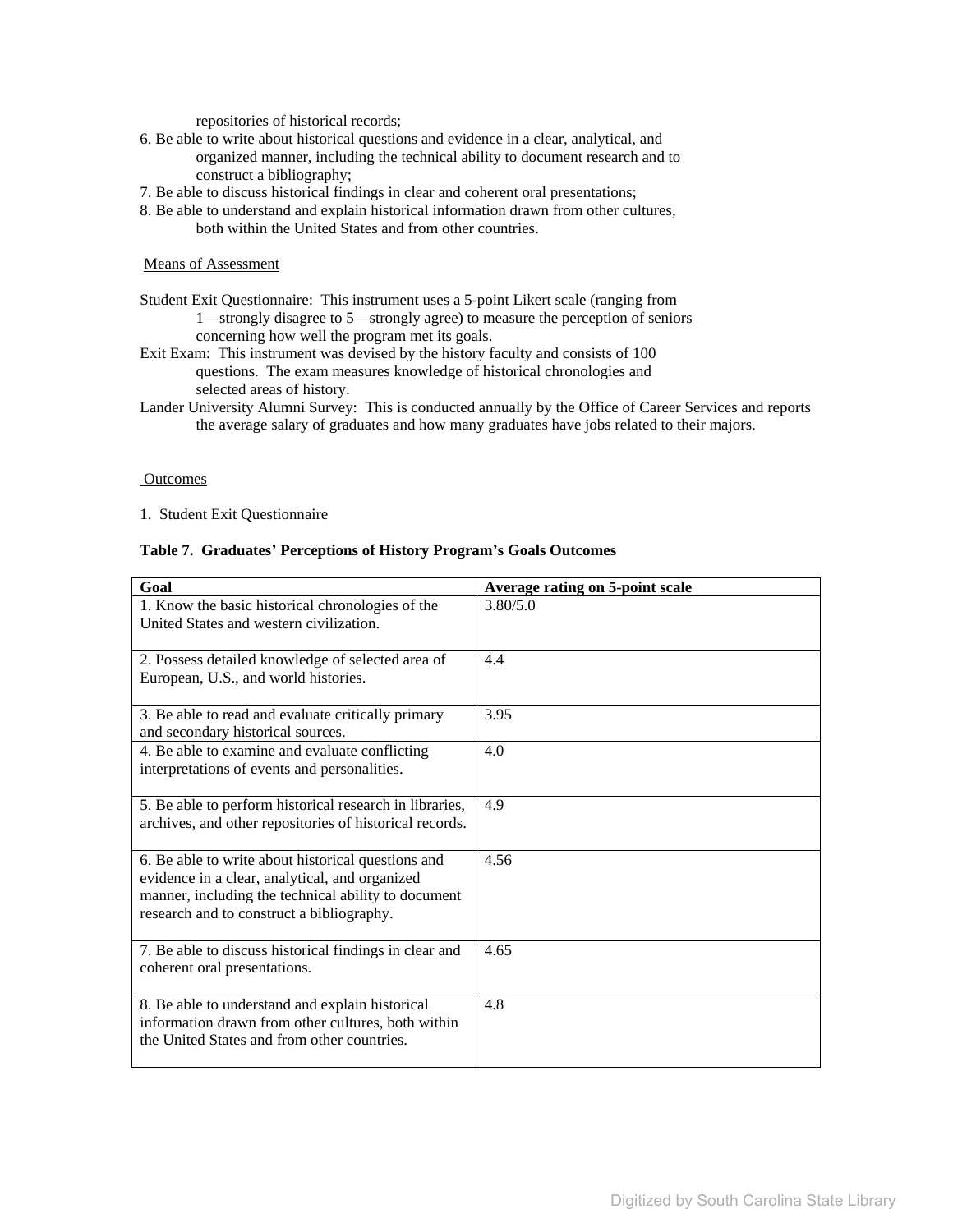These findings indicate that the five seniors of 2001 agreed that goals 1 and 3 were met. The seniors substantially agreed that the other goals were met. The only slightly low ratings were given to goal 1, which received a score of 3.80.

The history faculty will need to determine why item 1 (knowing the basic chronologies of the U.S. and western civilization) was somewhat lower than the others.

Item 13 of the Student Exit Questionnaire needs to be modified. It is worded in a negative fashion that could cause confusion for some students.

# 2. Exit Exam

The original exam consisted of 120 items that measured knowledge of U.S., European, and western civilization chronologies and knowledge of selected areas of U.S., European, and world histories. As noted above, some assessment data from the questionnaire were not available because of administrative transitions. Similarly, the exit exam data for the senior classes of 1999 and 2000 were not available.

Baseline data were obtained in the spring of 2002 from students (N=85) who had completed a freshmanlevel course. They and five members of the senior class of 2002 were given a shorter version of the exam, 100 items, in order to let them complete the exam within a 50 minute class period. Scores from the 120 item test were available for the seniors of 1998 (N=14) and 2001 (N=5). These scores were transformed to percentages in order to make comparisons with the baseline data and the data from the 2002 seniors.

A one-way analysis of variance was performed on the four sets of scores. The baseline group had a mean of 47.01/100 with a standard deviation of 12.32. The means and standard deviations of the senior classes were as follows:

| class | mean               | standard deviation |
|-------|--------------------|--------------------|
| 1998  | 72.71<br>$'$ J.I 1 | 11.71              |

#### **Table 8. History Program Exit Exam Means and Standard Variations**

2001 61.40 20.20 2002 78.11 8.93

The analysis found that the mean scores of the senior classes of 1998 and 2002 were not significantly different. Both of these senior classes significantly outscored the 2001 class and the baseline group. The 2001 seniors did not differ significantly from the baseline group.

The exam scores of the 1998 and 2002 seniors indicate that the history program met its goals of imparting knowledge of historical chronologies and knowledge of selected areas of U.S., European, and world history to the history majors as they progress through the curriculum. The aberrant nature of the class of 2001 results can be accounted for by the smallness of the sample and the wide disparity in scores. Two seniors were evidently strong, and two others were evidently weak.

The faculty will continue to review the exam to ensure that its content is consistent with program goals. Future baseline data will be gathered from students enrolled in 100 level courses.

# 3. Alumni Surveys

Survey findings were available for the class of 1999 ( $N=2$ ) and the class of 2000 ( $N=2$ ). None of these four survey respondents had jobs related to the major. The two 1999 respondents earned less than \$15,000. The two 2000 respondents had an average income of \$24,000.

Since only four graduates responded to the survey, no meaningful conclusions can be drawn.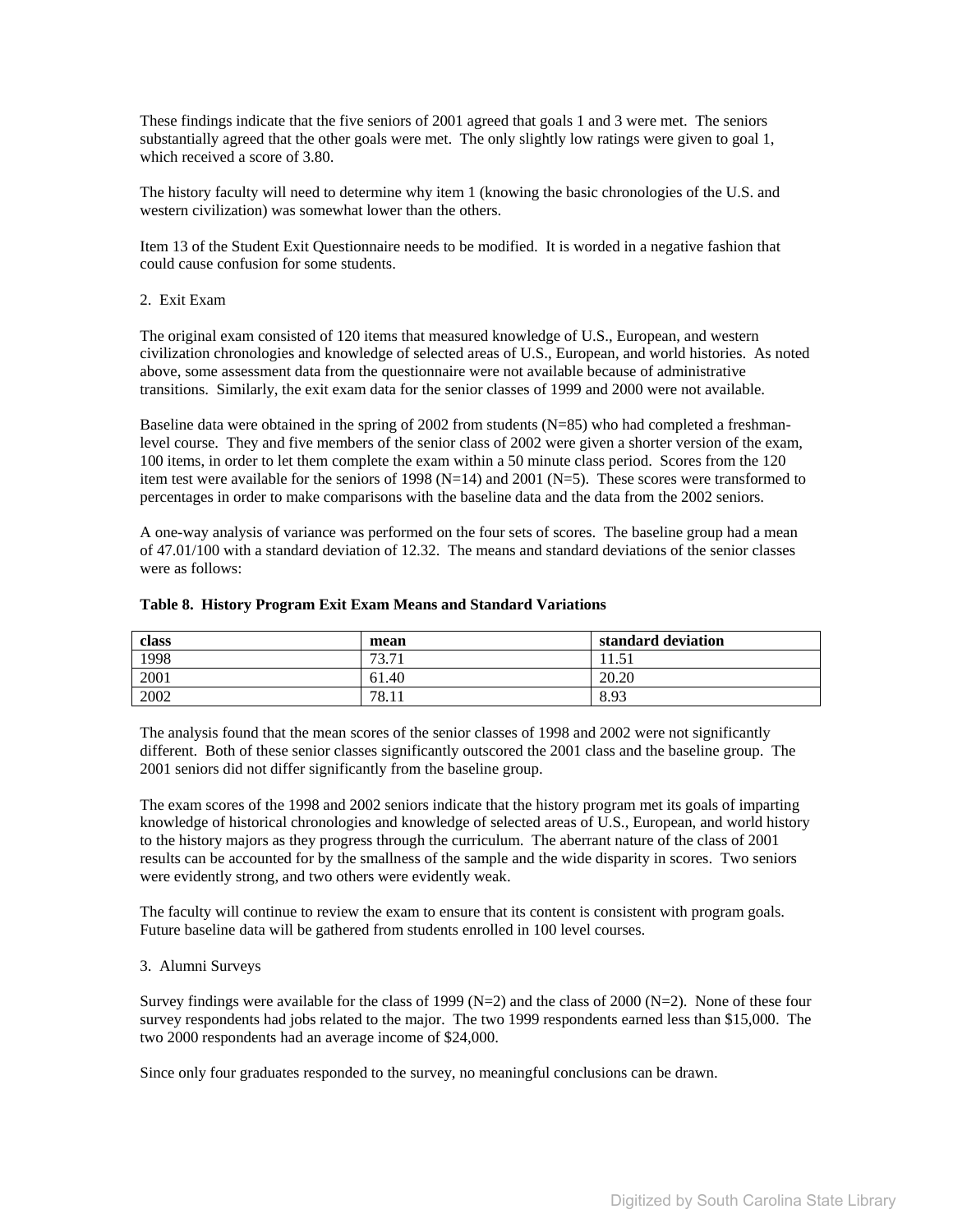<span id="page-12-0"></span>Greater survey participation might be obtained in the future if the history faculty were to devise their own survey and post it on the program's website.

# **Political Science**

# Program Goals and Assessments

The plan for assessing the political science program at Lander University is based on the following goals:

Lander University students graduating with baccalaureate degrees in political science will:

- 1. Attain a factual knowledge in most of the generally recognized areas of the discipline;
- 2. Be equipped with skills of political analysis;
- 3. Both receive the broad training and develop the general competence in the discipline required to equip them for successful careers in professions such as government service, politics and campaigning, legal practice, journalism, business, the ministry, military service, law enforcement, teaching, public relations, and service in public, quasi-public, and private agencies;
- 4. Acquire skills and knowledge to enable them to be effective citizens;
- 5. Will exhibit their capacity to read quickly and retentively, to express their ideas in writing in a concise and lucid manner, and to speak with precision and cogency;
- 6. Be acquainted with those skills of analysis (e.g. statistical analysis, computer-aided analysis, and sampling) necessary to conduct research and solve problems involved in the study of politics.

# Means of Assessment

The political science program at Lander University revised its assessment strategies in the spring of 2002.

- Student Exit Questionnaire: this instrument uses a 5-point scale (1—poor; 2—less than adequate; 3 adequate; 4—good; 5—excellent) to measure the perception of seniors concerning how well the program met its goals.
- ETS Major Field Test: this standardized, nationally-normed test consists of 160 multiple choice items that pertain to various areas within the discipline.
- University Alumni Survey: this is conducted annually by the Office of Career Services and reports the average salary of graduates and how many graduates have jobs related to their majors.

# Outcomes

1. Student Exit Questionnaire

# **Table 9. Results of Student Exit Questionnaires in Political Science (5.0 Scale)**

| <b>Goal and Year</b> | Class of 1999 | Class of 2000 | Class of 2001 |
|----------------------|---------------|---------------|---------------|
|                      | 3.57          | 3.74          | 3.83          |
|                      | 4.75          | 4.4           | 4.70          |
|                      | 3.25          | 4.2           | 4.4           |
|                      | 3.5           | 4.4           | 4.7           |
|                      | 4.16          | 4.16          | 4.42          |
|                      | 4.13          | 4.5           | 3.79          |

With regard to goals 2-5, the results indicate a trend for seniors to perceive those goals as being better met from year to year. The ratings for goal 6 were good in 1999 and better in 2000, then dropped in 2001. All three groups of seniors viewed goal 1 as being less well met than the other goals. In particular, seniors' average ratings of items 30 and 32 were lower than the averages of the other items that comprised this goal. These low averages account for the relatively low goal average.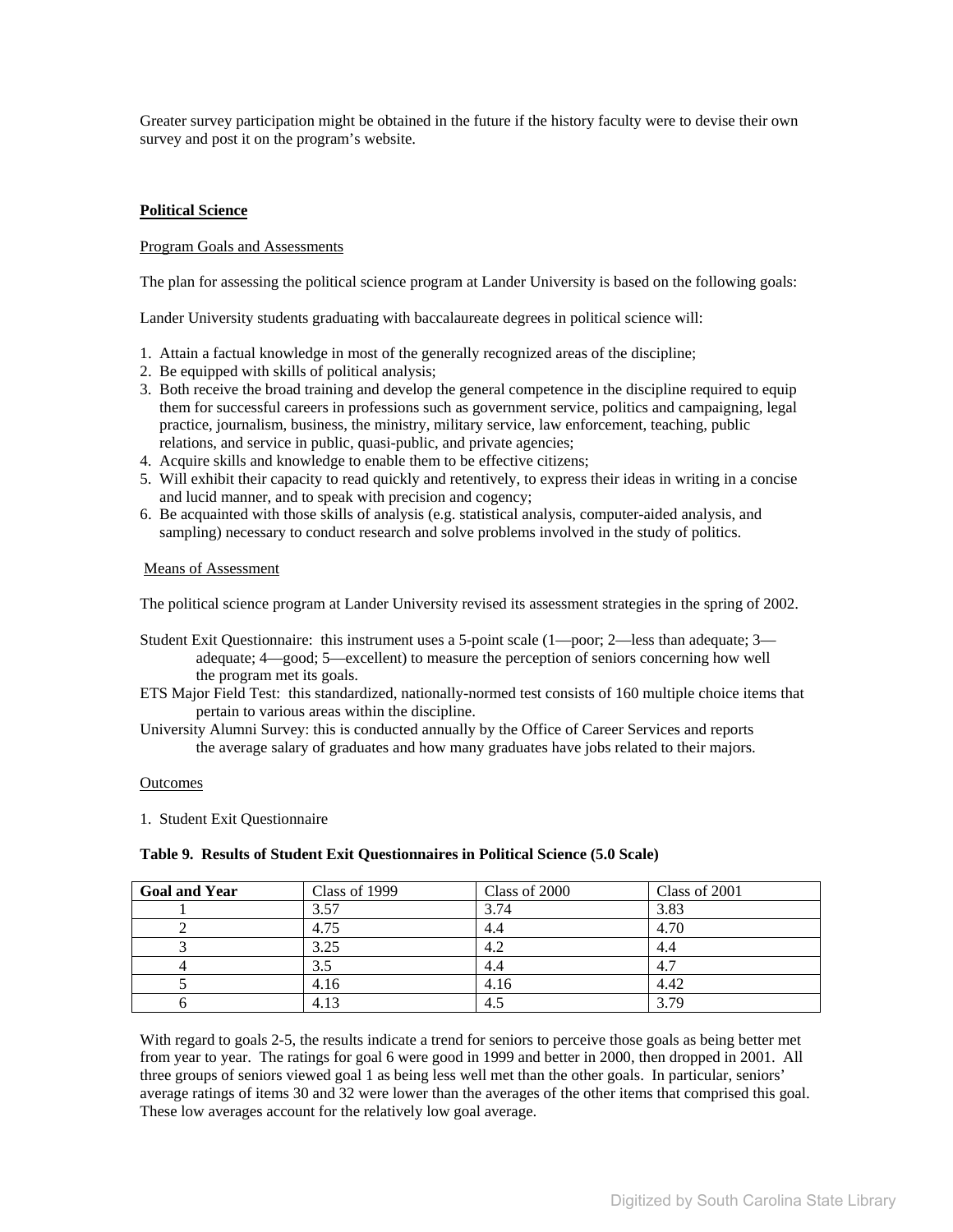# <span id="page-13-0"></span>2. ETS Major Field Test

Prior to 2002, seniors' knowledge of political science was measured by a multiple choice test devised by the faculty. The data from this test were not available for the years 1999, 2000, and 2001, nor was the test itself available, because the department had three chairs within four years and the data were lost.

The political science faculty therefore decided to use the ETS field test beginning in 2002.

### 3. Alumni Surveys

Survey findings were available for the class of 1999 ( $N=2$ ) and the class of 2000 ( $N=4$ ). Half of these six survey respondents had jobs related to the major. The two 1999 respondents had an average salary of \$26,999. The four 2000 respondents had an average salary of \$29,249.

Since only six graduates responded to the survey, no meaningful conclusions can be drawn. Greater survey participation might be obtained in the future if the political science faculty were to devise their own survey and post it on the program's website.

### **Sociology**

#### Program Goals and Assessments

The plan for assessing the sociology program at Lander University is based on the following goals:

Lander University students graduating with baccalaureate degrees in sociology will:

- 1. Be able to design, implement, and interpret sociological research;
- 2. Be able to apply sociological theory to the analysis and understanding of particular social phenomena;
- 3. Be able to organize, analyze, and communicate both orally and in writing the central issues in the discipline.
- 4. Acquire an understanding of the historical and cultural underpinnings of social phenomena that constitute the human experience;
- 5. Be able to apply the principles of sociological theory and research acquired in the classroom to situations in a professional setting;
- 6. Promote and create an interest in the pursuit of sociology both as an area of study and as a profession.

# Means of Assessment

- Assessment Inventory of Sociological Concepts: this instrument was devised by the sociology faculty and consists of 100 multiple choice items that tap knowledge of a broad range of sociological concepts. The test is given annually to seniors whose scores are then compared to baseline scores of beginning students in SOCI 101.
- ETS Major Field Test: this standardized, nationally-normed test consists of 160 multiple choice items that pertain to various areas within the discipline.
- University Alumni Survey: this is conducted annually by the Office of Career Services and reports the average salary of graduates and how many graduates have jobs related to their majors.

No adequate means of assessing goals 3, 5, and 6 have been devised. In 2002-2003 the sociology faculty will work on finding ways to assess these goals.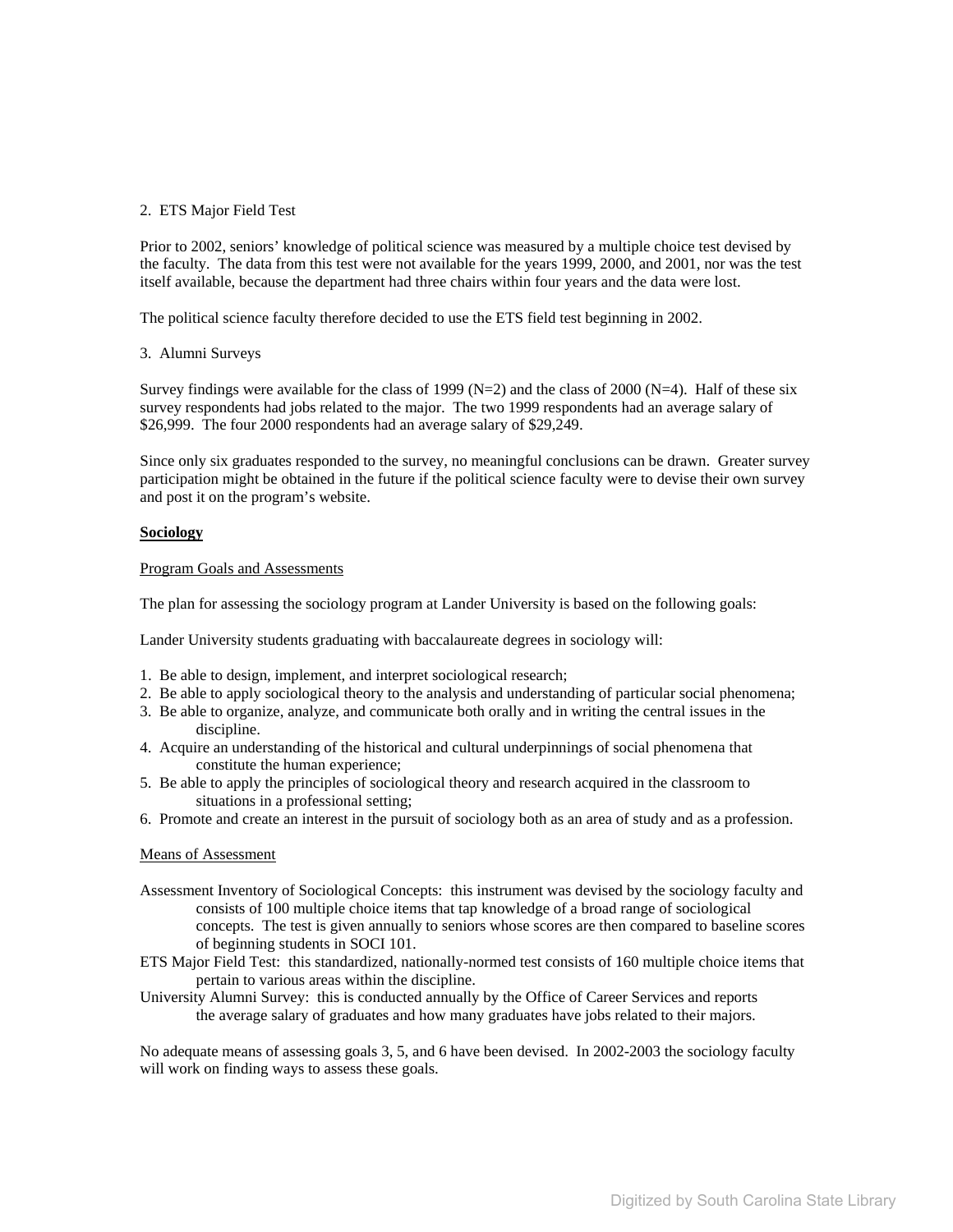### **Outcomes**

1. Assessment Inventory of Sociological Concepts

Senior scores from the classes of 1999, 2000, and 2001 were combined as a single group and compared to the SOCI 101 baseline group. A t-test was performed on these sets of scores and as expected, revealed that the seniors significantly outperformed the baseline group. The mean scores and standard deviations follow:

# **Table 10. Means and Standard Deviations of Assessment Inventory of Sociological Concepts**

| group    | mean      | standard deviation |
|----------|-----------|--------------------|
| seniors  | 64.13/100 | 3.59<br>. پ. پ     |
| baseline | 39.26/100 | 5.45               |

These results indicate that sociology majors do acquire more knowledge of their curriculum as they progress from being freshmen to being seniors.

### 2. ETS Major Field Test

ETS results are reported in 11 ways—a mean scale score for the entire test and mean subscale scores for several areas:

| <b>Areas of ETS Test</b>     | <b>Score</b> | Percentile       |
|------------------------------|--------------|------------------|
| The entire test              | 138.7/200    | 17 <sup>th</sup> |
| Core Sociology               | 37.8/100     | 17 <sup>th</sup> |
| <b>Critical Thinking</b>     | 41.3/100     | 50 <sup>th</sup> |
| General Theory               | 23.3/100     | $5^{\text{th}}$  |
| Methodology and Statistics   | 32.5/100     | 19 <sup>th</sup> |
| Deviance and Social Problems | 52.7/100     | 30 <sup>th</sup> |
| Demography and Urban/Rural/  | 33.2/100     | 16 <sup>th</sup> |
| Community                    |              |                  |
| Multi-culturalism            | 44.5/100     | 9 <sup>th</sup>  |
| Social Institutions          | 51.3/100     | $40^{\text{th}}$ |
| Social Psychology            | 36.2/100     | $23^{\rm rd}$    |
| Gender                       | 41.2/100     | 16 <sup>th</sup> |

### **Table 11. Scores and Percentiles of ETS Major Field Test in Sociology**

ETS cautions that major field test results should not be used for the purpose of curriculum assessment until several years worth of data have been collected.

#### 3. Alumni Surveys

Survey findings were available for the class of 1999 ( $N=12$ ) and the class of 2000 ( $N=17$ ). Nine of the 12 responding graduates of the 1999 class had jobs related to the major, and the respondents had an average salary of \$24,726. Fourteen of the 17 responding graduates of the 2000 class had jobs related to the major, and the respondents had an average salary of \$25,999.

These findings seems to indicate that sociology graduates are able to find employment related to the major and earn an adequate income.

Since such survey data are scanty, the sociology program might want to consider devising its own website survey.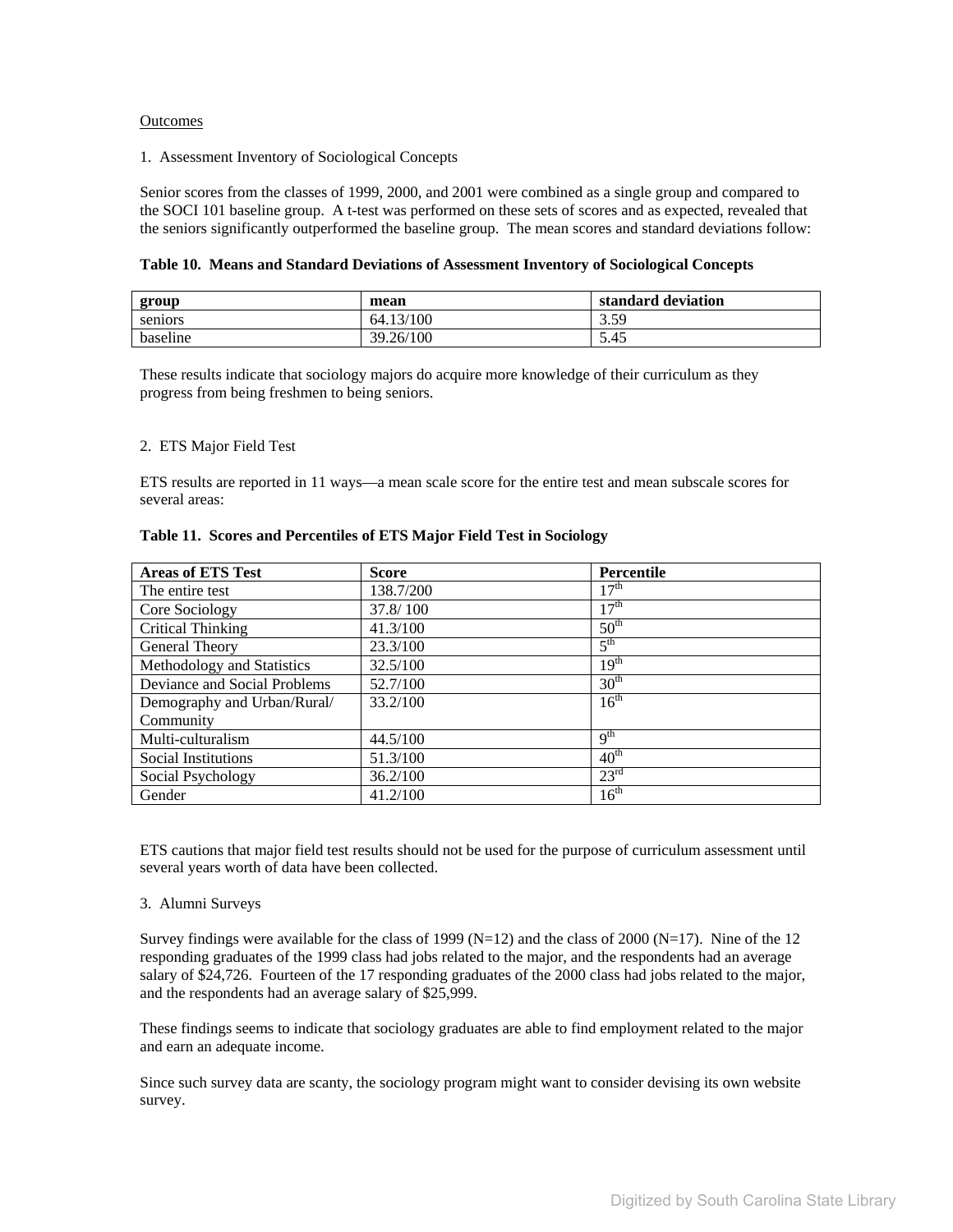# **Interim Reports of Major Programs Assessment**

# <span id="page-15-0"></span>**Biology**

The main assessment measures of Lander University's biology program are a professional knowledge exam, devised by the biology faculty, the University Alumni Survey, conducted by the Office of Career Services, Science Division Alumni Surveys, an oral competency check, and an exit interview.

The professional knowledge exam has been created from a compilation of standardized questions and covers all core and elective courses taken for the major. The collective freshman class score for eight consecutive years was 28%. The average senior class score for the same time period was 48%. Paired data on each student were also collected. One student increased his/her professional knowledge by 172%. The lowest increase was 39%.

The most recent University Alumni Survey contains data on the biology program, but it is mixed with data from other programs within the division. The results, therefore, are speculative. This survey indicates that 100% of the science majors' first jobs were related to their majors and that 83.3% are currently in positions related to their majors. A review of the survey indicates a high degree of satisfaction with the programs within the division. With respect to satisfaction with instruction in the major, the division was ranked the second highest and tied for first with overall satisfaction. The Science Division Alumni Surveys are in the process of being implemented.

Prior to graduation, an oral competency check is made on senior biology majors. Each student is given an assignment, which requires the student to conduct library research for the information. The information must then be put into a paper, which must be submitted to the faculty, and then each student is required to make an oral presentation on the information that he/she researched. The presentation is evaluated by at least one faculty member and the other students in the class. The evaluation addresses the presenter's organization, manner of presentation, use of Standard English, vocal projection, and clarity. Over the past four years, the overall mean on the Oral Competency Check was 2.0, 1 being the highest and 5, the lowest. Student ratings of the student presenter tended to be more positive than the instructor's ratings, but evaluations from students and the faculty member tended to be similar in that those students whose presentations were rated more poorly by the faculty member also were rated more poorly by the students.

The exit interview consists of a battery of questions designed to ascertain the student's perceptions about the biology program. A review of the answers given has been relatively consistent over the past five years. The students speak well of the biology faculty. They comment positively on their professional training, their interaction with students, and the time that the faculty spends with them outside the classroom. The majority of students are pleased with the quality of the program and with the curriculum. The one negative point the students made was that they wanted more course options in the curriculum, and therefore more professors in the program. The program has been unable to attract the faculty needed because of financial restrictions placed on the division.

# **English Language and Literature**

The main assessments of the English Language and Literature program at Lander University are a portfolio of writing samples and exit interviews.

Although a portfolio assessment of English majors has been in place for a number of years, it was significantly revised three years ago when the English faculty realized that the results were not useful for program assessment. The results consistently showed that the program was performing well, but the data were not sufficiently specific to guide revision and improvement in the major program. New goals were instituted in the 1999-2000 academic year, and each graduating senior was to provide a portfolio of writing samples that would meet those goals. In addition, the types of writing that would be considered appropriate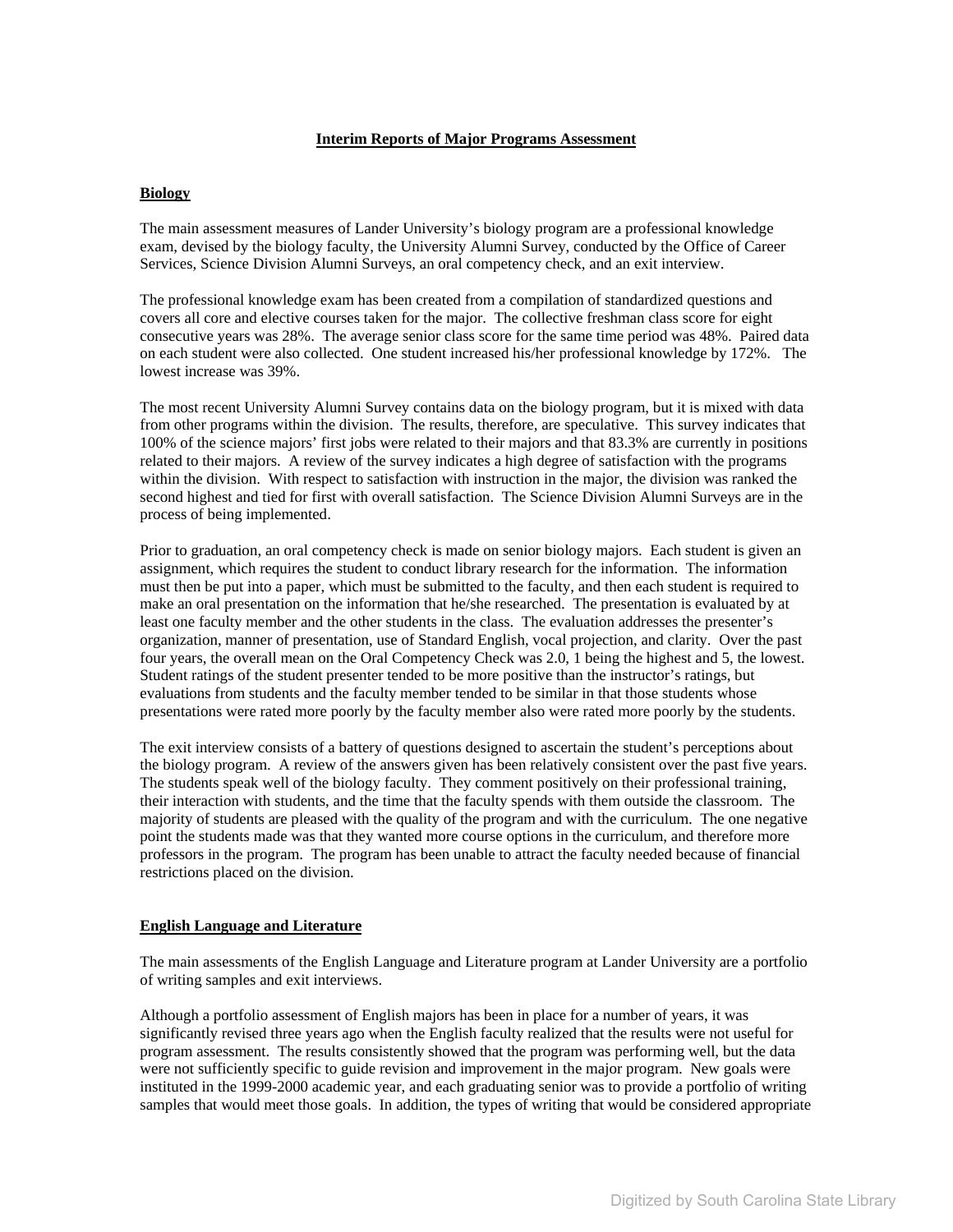<span id="page-16-0"></span>for the portfolio were specified. The entire English faculty worked together to score the portfolios, and the process of collecting anchor papers against which future samples could be evaluated was begun.

Over a three year period, student performance on all of the goals has been acceptable or superior. Comparing the performance on these goals to one another, however, indicates that concentrating on improving performance on goals 3 (awareness of text in larger contexts) and 4 (demonstrate evidence of figurative language or other creative elements of language) may be most useful.

The exit interview is conducted by several faculty members with each graduating senior. Students are asked to rank their preparation in each of six areas that are keyed to goal statements for the English program. Student responses to the general questions varied widely; however the overall tenor of the responses is very appreciative of the quality of the English program, especially the strength and diversity of the faculty and their availability to students. Three weaknesses were repeated several times: 1) the need to introduce students to critical terminology and to the study of various critical approaches earlier in their college careers, 2) the need for more direct instruction in grammar, and 3) the need to provide a greater variety of upper-level English courses each semester. The English faculty is in the process of implementing changes to the program based on these points.

The indicated weakness of need for a greater variety of upper-level English courses every semester speaks directly to the administrative cutting of some upper-level classes due to low enrollment and to the cutting of faculty positions due to state funding shortfalls.

# **Update on Student Development**

### **Student Development**

#### Overview

The Division of Student Affairs at Lander University is very cognizant of the vital importance of regularly and carefully assessing the effectiveness and value-received of Lander student development programs in general and individual student development experiences in particular. As indicated in the information that follows, a variety of methods are used in a continuing manner to conduct such assessments. These methods range from written, nationally-standardized instruments, to focus sessions with student leaders or with various groupings of a range of students, to locally-prepared survey approaches, to the informal and individual feedback that regularly occurs as the Student Affairs staff members interact daily with students in a multiplicity of modes.

The results of these assessment activities are carefully considered in both daily operations and in planning for the future. Continuing efforts are also made by Student Affairs staff members to use these data to educate the other sectors of the University about the role played by and the importance of student development in the holistic education of each student.

#### Summary of Assessments

1. a. Measure: Lander University ACT Student Opinion Survey [NOTE: After 10 consecutive annual administrations of the ACT Student Opinion Survey (the most recent taking place in the Spring Semester 2000), a decision was made to cease making the Survey an annual project and instead to administer it on either a two-year or a three-year cycle. This decision was based on internal financial imperatives and on the significantly high degree of consistency of the student responses over a 10-year period. Administrations of the Survey will begin again in the Spring Semester 2003 and are anticipated to occur every two years thereafter.]

 b. Outcomes: Over the 1990-2000 period of annual administrations of the Student Opinion Survey to never less than one-third of the entire undergraduate student body each year, the significant and consistently recurring low points and high points of student satisfaction were: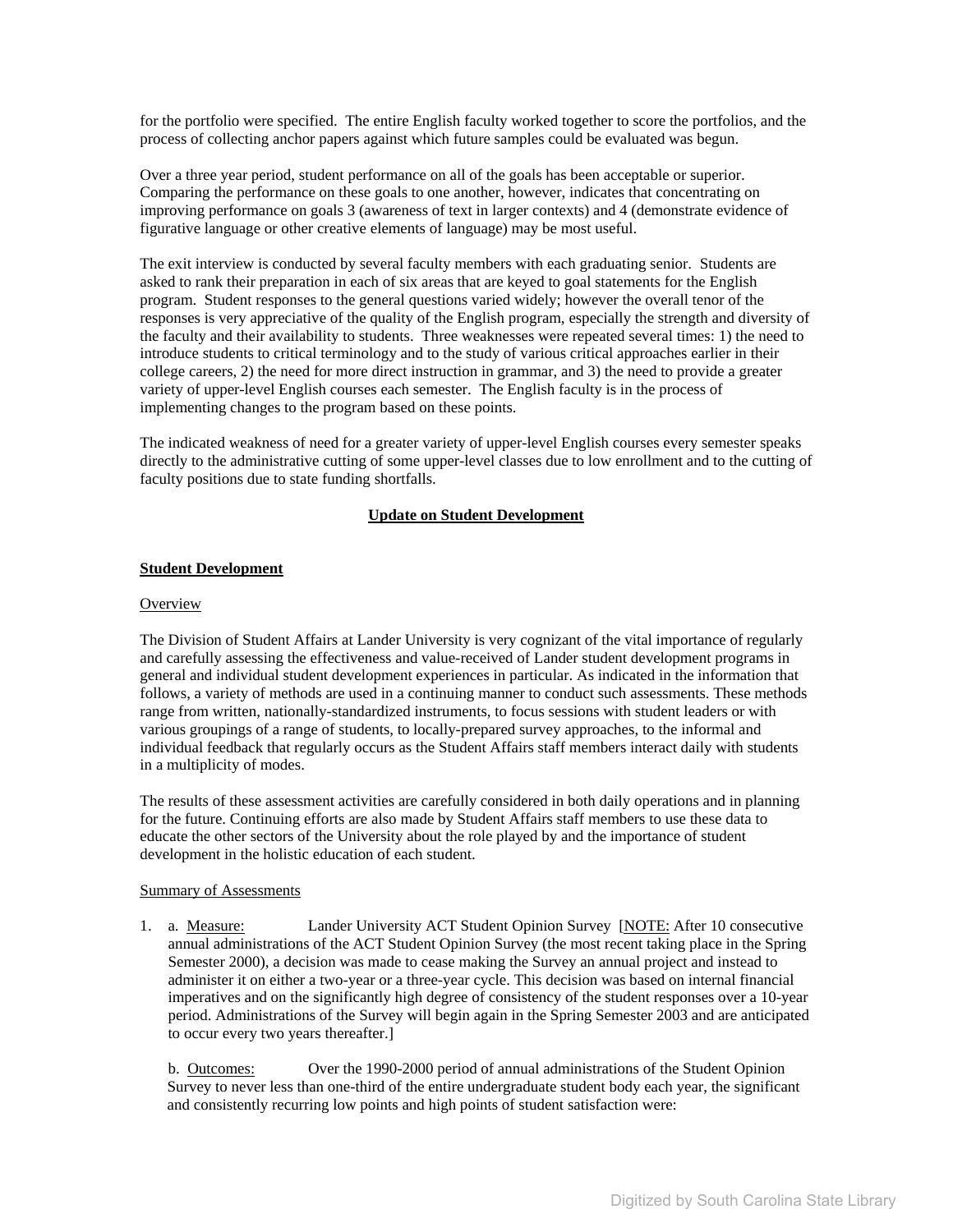• Low points of student satisfaction: For each year of the 10 years of the Survey, these three responses registered double-digit responses to the question "In your opinion, which ONE of the areas listed below is MOST in need of improvement?"

> Able to register with few conflicts for courses I need Parking Student weekend activities

Twelve areas were consistently listed as possible responses for that question, but only those three areas emerged each year with double-digit responses.

It should also be noted that in other portions of the Survey, items with consistently low student satisfaction ratings were food services, the Student Center, computer services, and the variety of courses offered.

• Highest points of student satisfaction:

 Class size relative to type of course Academic advising services Personal counseling services

Year-in and year-out for 10 years, Lander students rated approximately two-thirds of the 63 academic and non-academic areas and programs surveyed statistically significantly higher than did students at other fouryear public colleges in the Survey. The majority of those 63 areas and programs rated are considered to have a direct impact on the quality of student life and student development.

c. Actions taken: Each year from 1990-2000 members of the Board of Trustees, the central administration, the entire faculty, and all non-academic department heads were individually furnished bound copies of the Survey results. These results showed both all-University data as well as the same data configured by academic major. Formal audio/visual presentations of the data were also made by the Survey Director (the Dean of Students) on request to varying groupings of administrators, faculty schools and divisions, Student Affairs staff, and student leaders. Depending on the item being considered and the level at which it was being considered, responses ranged from immediate change, to referral for further consideration by a committee or other deliberative body, to a decision of no-action based upon other circumstances that were present.

2. a. Measure: Open forums with SGA and Presidents of Student Organizations.

 b. Outcomes: Each year since 1998, two meetings each Fall and each Spring Semester have been held with the presidents of student organizations, to include the SGA President. The University President, Vice Presidents, and the Athletics Director virtually always attend and participate actively in these meetings, as do members of the Student Affairs staff. These meetings take the form of open forums and provide opportunities for questions and answers, for dissemination of information about University plans or projects of interest to students, and for dialogue. Student attendance has typically been very strong and representative and a wide variety of student ideas and concerns are surfaced, many of which parallel the Student Opinion Survey outcomes.

 c. Actions taken: In many cases, direct responses could be given to matters raised by the students and prompt administrative follow-up could be made as University resources allowed. In other cases (such as the need to improve significantly the Student Center, or the need to computerize the campus more fully, for example), longer-term capital outlay priorities were fixed to address the identified student needs.

- 3. a. Measure: Focus Group Input from Student Leaders (other than organizational presidents)
	- b. Outcomes: Student leaders who fit into this category at Lander primarily include the